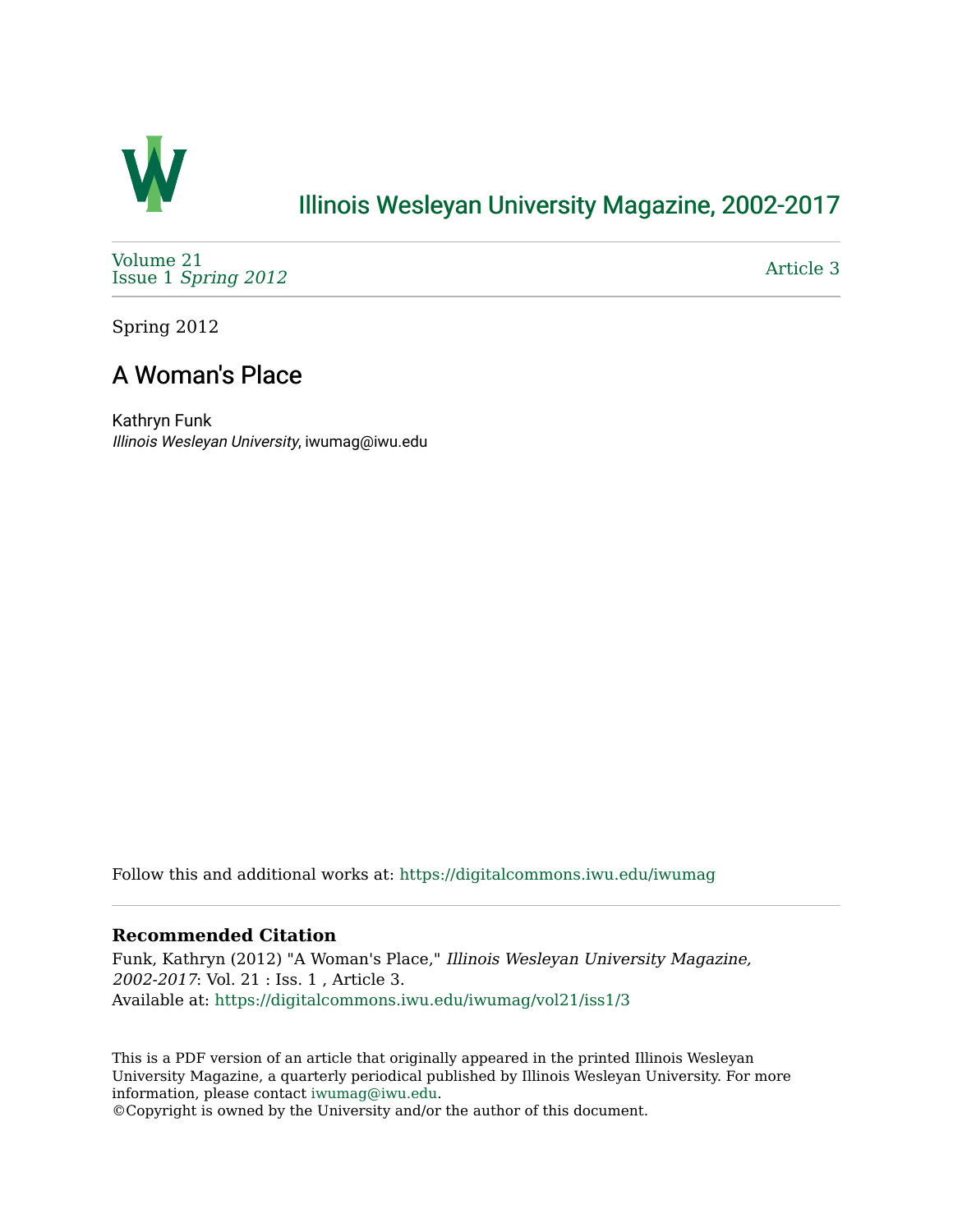# **A Woman's Place**

*Antoinette Funk was photographed in 1914, when she was chair of the National American Woman Suffrage Association. (Photo collage by Gary Schwartz)*



## **As a crusader for women's suffrage, Antoinette Funk, class of 1898, shattered stereotypes she once espoused.**

## **Story by KATHRYN FUNK '99**

"I am just a plain, old-fashioned woman myself," Antoinette Funk told the *Washington Post* in 1904. "I do not believe that women should vote, whatever their rights in the matter may be."

This quote, by itself, does not seem remarkable for the time. Many prominent women of that era spoke against the suffrage movement, arguing that a woman's role in her separate, domestic sphere was essential for preservation of the American way of life.

What is noteworthy is that a few years after this interview, Antoinette Funk would become one of America's foremost suffragettes.

My journey into the life of Antoinette Leland Funk, an 1898 graduate of Illinois Wesleyan's law school, began with an email. Although we share the same last name and the same alma mater, I hadn't heard of Antoinette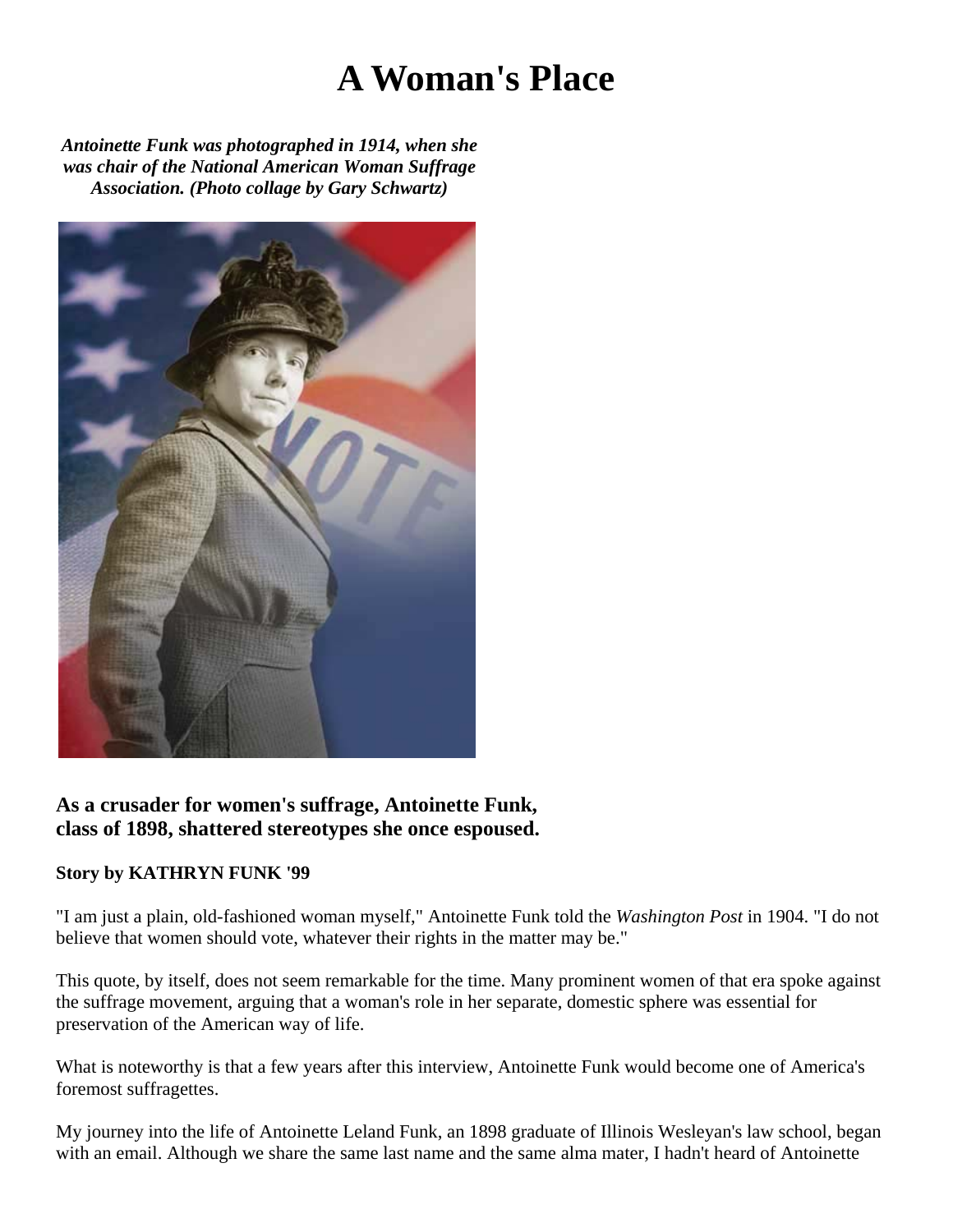until I was contacted by Tim Obermiller, editor of *IWU Magazine,* with whom I worked as an editorial assistant during my senior year.

In his email, Tim sent a link to Shorpy.com, a website that features historical photos. The link sent me to a page featuring a photo of Antoinette. Her expression portrayed intelligence, poise and a hint of boldness; she looked like a woman who knew exactly who she was and where she wanted to go. According to the caption, the photo was taken in 1914, when Antoinette was working hard as co-chairman of the National American Woman Suffrage Association for women's right to vote.

Glancing through a forum of comments below this photo, one caught my eye. Titled "The Enigmatic Mrs. Funk," it shared excerpts from the *Washington Post* article, dated Feb. 22, 1904, when Antoinette was garnering attention as a lawyer practicing in Chicago:

For a professional woman Mrs. Funk has some extraordinary opinions about women in the professions. She does not believe in it. She is herself a lawyer by accident, and not by design, and she deplores the fact that women ever chose to enter the public or semi-public life. She has been practicing her profession for five years ... and she takes great interest in her work, but she says any woman is out of place in any of the professions.

"A woman is better off with a few babies at home than in a law office," says Mrs. Funk. "Woman's place is in the home, as it has always been. No change in social or economic conditions can alter that. The woman who enters the profession and assumes the duties and the hardships of public life gets out of her natural environment. The continual and increasing drift of women toward public action is working an ill effect upon society, and the ill will grow greater as the proportion of professional women increases."

These were indeed "extraordinary opinions" from someone who would, a few years later, become known as a passionate crusader for women's rights. My curiosity piqued, I told Tim I would love to investigate further and perhaps even solve the mystery of "the enigmatic Mrs. Funk."

I first wanted to establish Antoinette's relationship to the Funk family of McLean County, of which I am a descendant. In 1824 Isaac and Cassandra Funk, accompanied by Isaac's brother Absalom, came from Ohio to establish a homestead and farm 10 miles southwest of Bloomington in an area now called Funks Grove. They were soon joined by other members of the Funk family, including Isaac's sister, Dorothy Funk Stubblefield, and her husband Robert. Isaac, a renowned stockman and Illinois state representative and senator, was also one of Illinois Wesleyan's founders.

Consulting "the big green book" (as my family has affectionately dubbed an 800-page genealogy documenting several generations and branches of the Funk and Stubblefield families), I found that Antoinette wed Isaac Lincoln "Linc" Funk in 1895. Linc's father, Duncan McArthur Funk, and my great-great-grandfather, Isaac Funk II, were two of 10 children born to Isaac and Cassandra Funk — making Antoinette and me cousins of sorts, if only by marriage.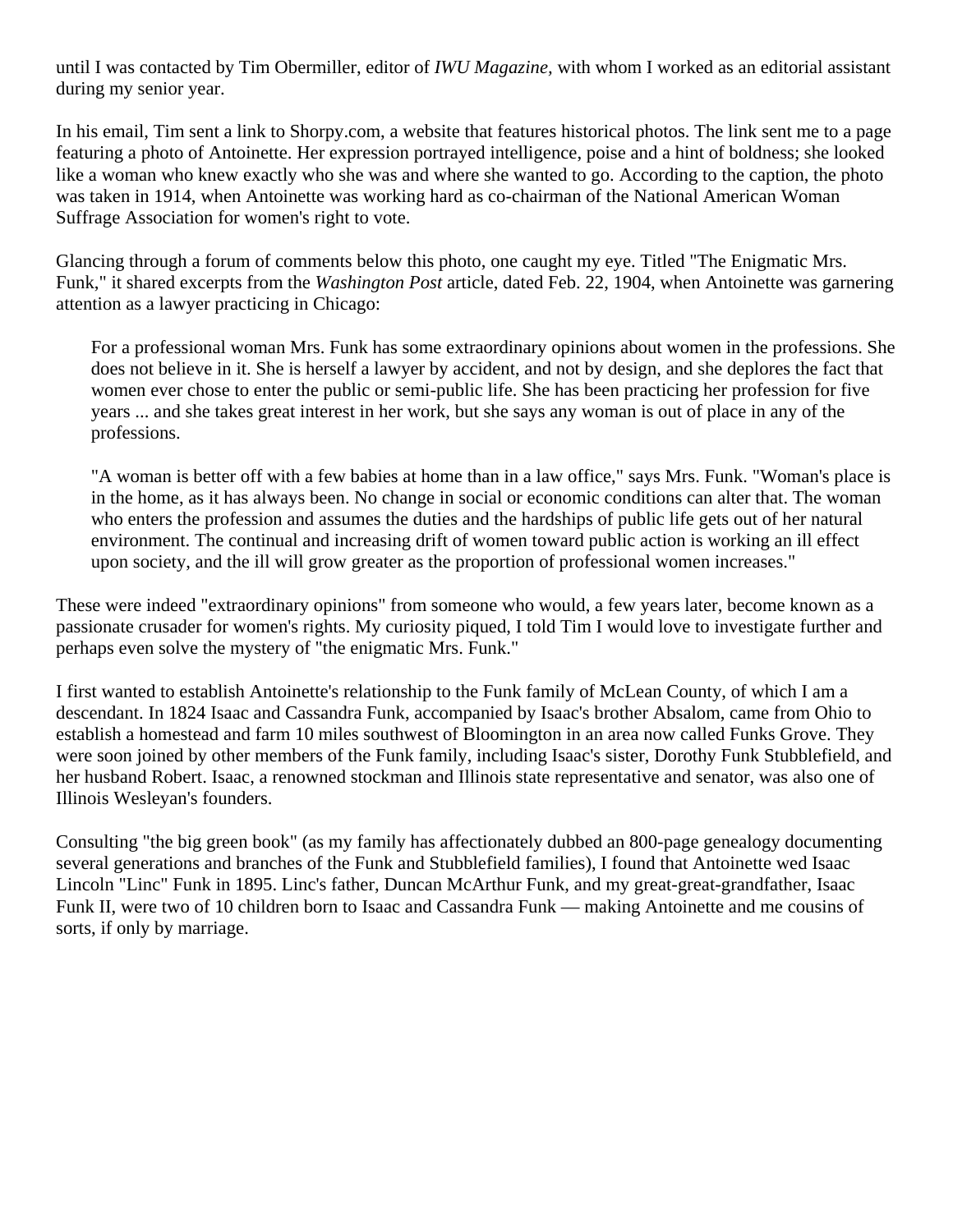

*To find clues about "the enigmatic Mrs. Funk," Kathryn Funk '99 (above) examines archival materials stored at the Funk Prairie Home south of Bloomington. (Photo by Marc Featherly)* 

Next I turned to Bill Case, guide and historian for the Funk Prairie Home — a stately, Civil War-era residence near Funks Grove built by another of Isaac and Cassandra's sons, LaFayette, and his wife Elizabeth. The 13 room home, which has been preserved in its original condition and is open to the public, houses a substantial amount of archival material about the Funk family and McLean County history.

Bill suggested that, before searching those archives, I should read Antoinette's biography, written by Patricia R. McMillen, which appears in a 1998 book called *Bar None: 125 Years of Women Lawyers in Illinois.* Locating a copy at The Ames Library, I learned that Antoinette was born in 1869 in Dwight, Ill., and was orphaned at an early age. At 18, she married John Watrus, an actor, with whom she had one child, Anna Virginia.

Two years after John's death in 1893, Antoinette wed Linc Funk. The couple settled in Bloomington, where Linc's father was a well-known banker. A year later, Antoinette and Linc had a child, Rey Leland Funk, but their marriage "appears to have foundered," McMillen wrote in *Bar None.* Graduating from Wesleyan's law school and accepted in the Illinois Bar in 1898, Antoinette promptly moved to a boarding house in Pontiac, Ill., with her two young daughters.

More research revealed why she picked Pontiac as her new home. A profile of Antoinette in the Feb. 13, 1910, *New Orleans Times-Democrat* states: "Her grandfather was ... on the appellate bench of Illinois for 42 years, and at the age when most children are rolling hoops and playing with dolls, little Antoinette Leland sat on the bench with her grandfather and heard evidence. Her father, Cyrus Leland, was one of the meteors of the Illinois bar." After her parents' early deaths, Antoinette was reared by her uncle, C. C. Strawn of Pontiac, one of Illinois' "best-known legal lights," according to the Times-Democrat.

Antoinette practiced in her uncle's Pontiac law office until 1902, when she moved to Chicago, opening her first private law office at 120 W. Adams St. Among her male colleagues, Antoinette became known for her quick wit, careful preparation and extensive knowledge of the law. The media took notice of her for defending accused murderers in high-profile cases.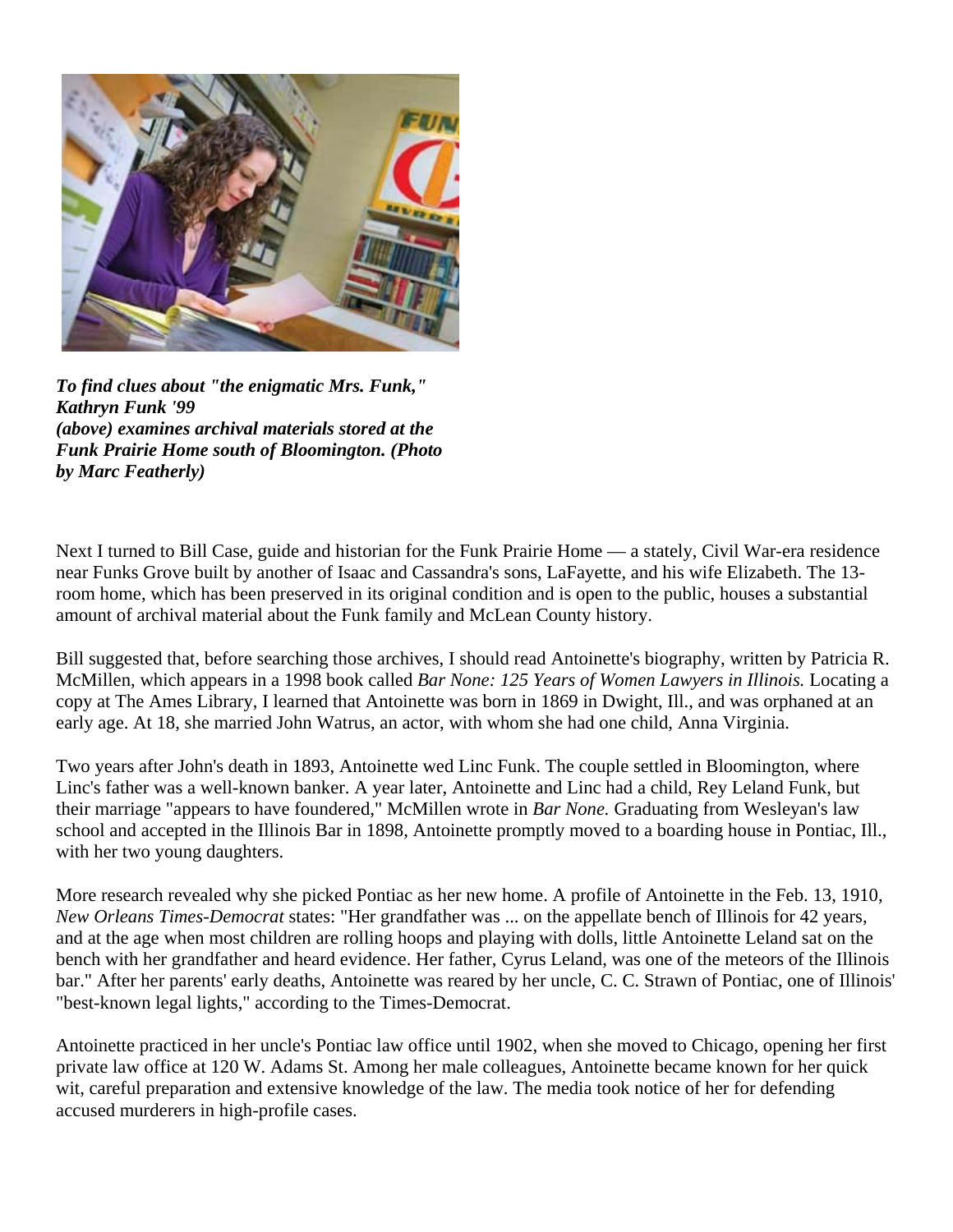It was such a case that prompted the 1904 *Washington Post* story excerpted on the Shorpy.com website. I found that story in its entirety online in a scan from the *Syracuse, N.Y., Herald* (perhaps indicating the story had been reprinted in papers across the country). It begins: "Standing before twelve jurors in the Criminal Court at Chicago recently, a little woman who does not weigh more than 100 pounds pleaded for the clemency of a man who had murdered the girl who had jilted him."

The story goes on to describe Antoinette's "hard and earnest fight" for the life of her client, Nathan Breen. Antoinette's defense was temporary insanity due to Breen's treatment by his girlfriend. Though the jury found Breen guilty, his sentence was a relatively light 14 years in the penitentiary, not the death by hanging sought by the prosecution.

"Few women in America have appeared in defense of criminals of Breen's sort," the article noted. "Few times, therefore has the public seen the kind of fight waged by Mrs. Funk."



**Clockwise from top: 1) The Funk Prairie Home has been preserved in its original condition. 2) Antoinette Funk is shown with her two daughters. 3) Antoinette's relationship to the Funk family was through marriage to a grandson of Isaac Funk, who was one of Wesleyan's founders.**

Such fights became more common, largely due to Antoinette herself. Her 1910 profile in the *Times-Democrat* mentions another homicide case, "the People vs. Rightshell, where the feeling even in staid Illinois ran so high the militia guarded the courthouse." As with the Breen case, Antoinette secured the minimum sentence for murder for her client.

The *Times-Democrat* article also shows that her positions on equality for women had shifted by this time. "Mrs. Funk, while not a suffragette, is a firm believer in the principle that women should be on an equal footing with men; at the same time insisting that women are not yet ready to tread the hard and stormy paths men travel, because their education and training for such careers are not yet of sufficient generations."

The article quoted Antoinette as saying, "Women must begin to reform themselves before they are fitted to reform other things," and summarized more of her opinions: women "should cultivate the habit of deduction from facts, of reasoning from right premises, of judging without prejudice or personal feeling before they can be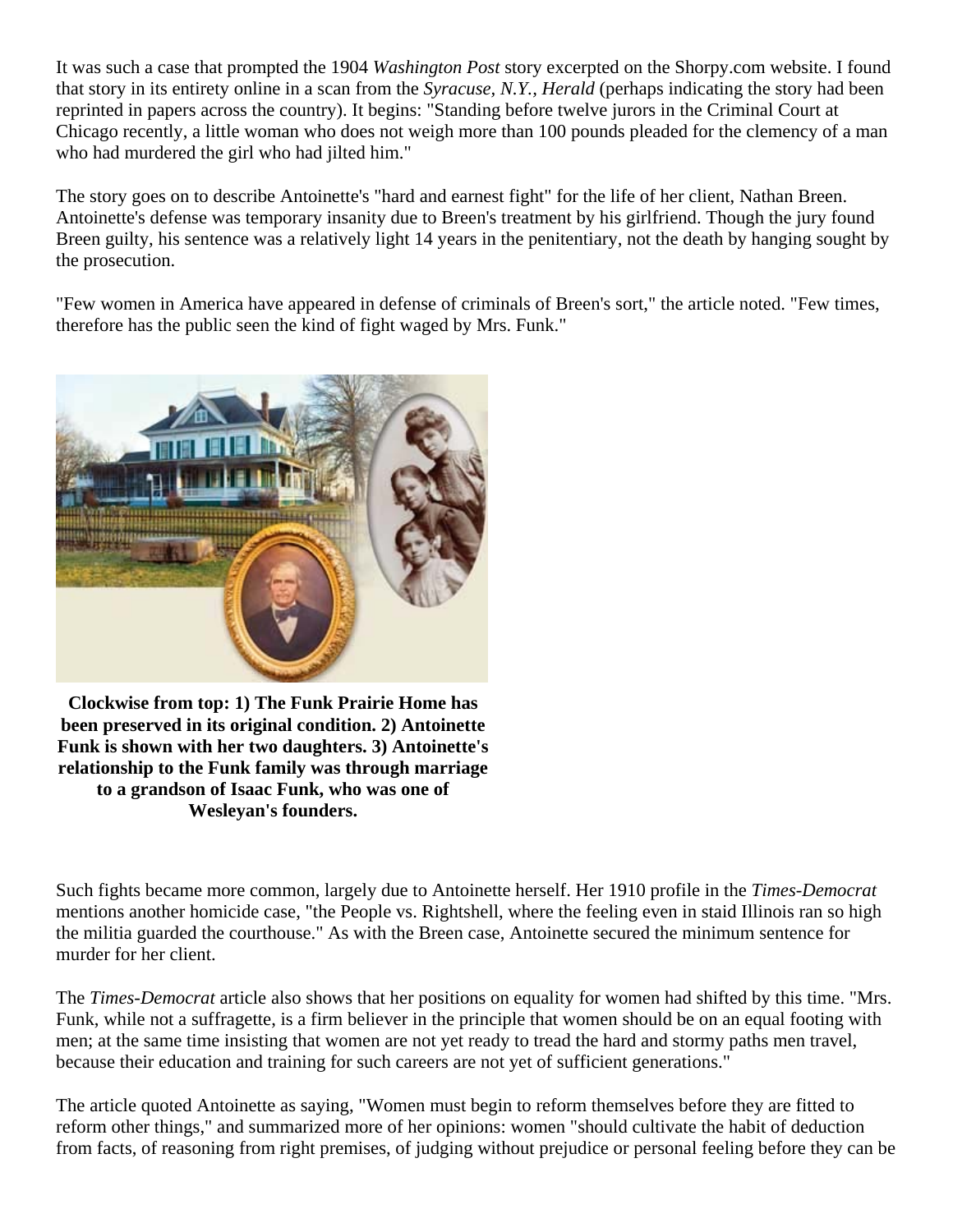able to really grasp the many-sided questions of politics, or to successfully suggest any improvements regarding the present government."

**. . .** 

**A few years later,** Antoinette herself fully entered the world of politics. According to Patricia McMillen in *Bar None,* Antoinette "was active in the unsuccessful Progressive party campaign to re-elect former President Theodore Roosevelt; in 1916, she 'stumped the state' for Democrat Woodrow Wilson."

Her work for women's suffrage began about this same time. As part of the Illinois Equal Suffrage Association, she championed a bill passed in the state legislature on June 11, 1913, that allowed women to vote in presidential elections, making Illinois the first state east of Mississippi to grant such rights. Antoinette's carriage is reported to have led a victory parade of more than 15,000 women down Chicago's Michigan Avenue.



#### **A poster promotes a similar march in the nation's capitol, where Antoinette Funk lobbied Congress for legislation to change voting laws.**

In the fall of that year, she entered the national stage as a speaker at the national convention of the National American Woman Suffrage Association (NAWSA) in Washington, D.C. Antoinette so impressed delegates that they elected her to NAWSA's congressional

committee, working to amend the U.S. Constitution to allow women the right to vote. In this role, Antoinette testified before the U.S. House Judiciary Committee on women's suffrage and, behind the scenes, lobbied Washington congressmen for their support.

A year later, Antoinette ran afoul of her NAWSA colleagues by drafting a compromise that addressed the concerns of congressmen who opposed the suffrage amendment on the basis of states' rights. Her amendment "provided for state-by-state ratification of the federal suffrage amendment by a majority of its registered voters," wrote Patricia McMillen in Bar None. Funk's amendment outraged delegates at the 1914 NAWSA convention, who returned to their "earlier (and ultimately successful) position" that universal suffrage would be "binding upon all the states once it had been ratified by legislatures of 36 states."

This rebuke didn't deter Antoinette, who traveled through the Midwest and Western America to win over potential voters for the amendment. For a 1922 book on the history of women's suffrage, Antoinette recalled one stop at the South Dakota State Fair.

"Every prize-winning animal, every racing automobile and motorcycle carried our pennants. ... The snake charmer of the midway carried a 'Votes for Women' pennant while an enormous serpent coiled around her body."

In 1917, Antoinette halted her suffrage work to join the Women's Committee of the Council of Defense. Urging women to buy Liberty Loan bonds supporting the war effort, she wrote: "Since the government has called upon the women to give their sons for our country's life, [we] dare to call upon them to sustain those sons."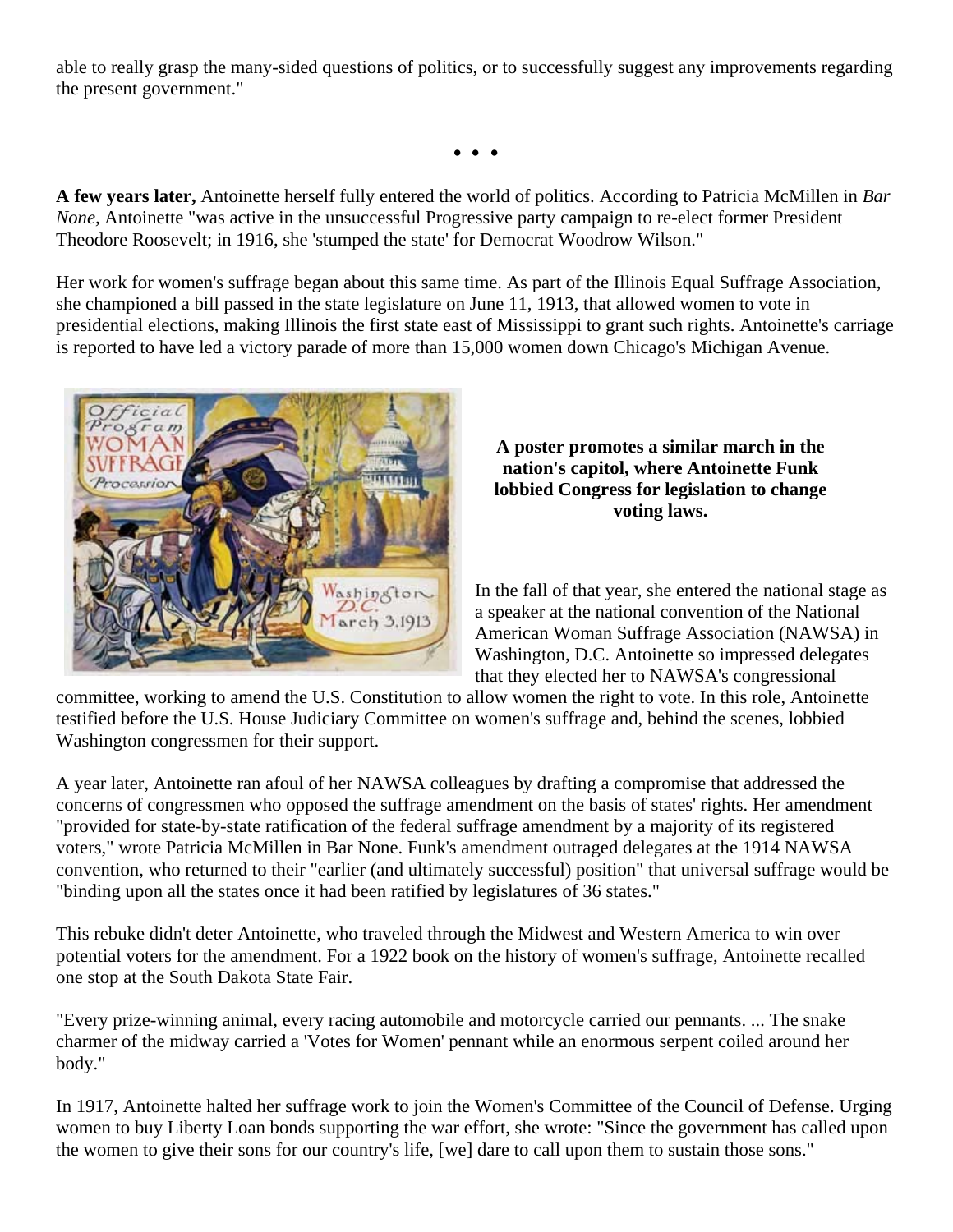In 1920, the 19th Amendment granting women the right to vote was signed into law. At that time, Antoinette was still in Washington, serving in the education department of the Democratic Party during the unsuccessful candidacy of James Cox against Warren Harding. Her political career continued when she was appointed assistant commissioner of public lands under President Franklin Roosevelt in 1933. She resigned in 1939 due to ill health and died two years later in San Diego. She was 73.

After reading of her accomplishments in newspapers, books and congressional records, it felt like I was still missing something important about Antoinette's life. I especially remained curious about why she seemed to change her opinions about women's place in society so radically and in so short a time. Learning from Bill Case that her great-granddaughter, Sarah Quinton, had information and materials concerning Antoinette's life, we arranged to meet at the Funk Prairie Home.



**Antoinette's great-granddaughter Sarah Quinton (center) and Sarah's daughter, Natalie '07, meet with Kathryn Funk at the Funk Prairie Home. (Photo by Marc Featherly)**

Sarah shared stories passed down the generations about Antoinette, among them that when her first husband John was dying, he asked his friend Linc Funk to "take care of Antoinette." As for Linc, Sarah confirmed that Antoinette left him almost immediately after giving birth to their daughter, Rey, but refused to give him a divorce, probably because of her Catholic faith, "so they lived apart but were still married."

As for those early newspaper stories in which Antoinette is quoted as speaking so strongly against women's suffrage, Sarah says, "We questioned that when we read it. It was an eye-opener. But, you know, it was really hard to be a woman lawyer at that time and so she was probably playing both sides of it."

Sarah was in the process of donating to the Funk Prairie Home materials that included postcards and letters that Antoinette had mailed to her daughter Rey (Sarah's grandmother) over the years. Apparently, after moving to Chicago, Antoinette sent her two daughters to be raised by relatives. The postcards indicated the girls often followed their mother to places around the country where she was working and speaking, but Sarah senses her grandmother wasn't always happy with the arrangement. Sadly, Sarah did not have the opportunity to know her grandmother, who died at age 52, before Sarah was born.